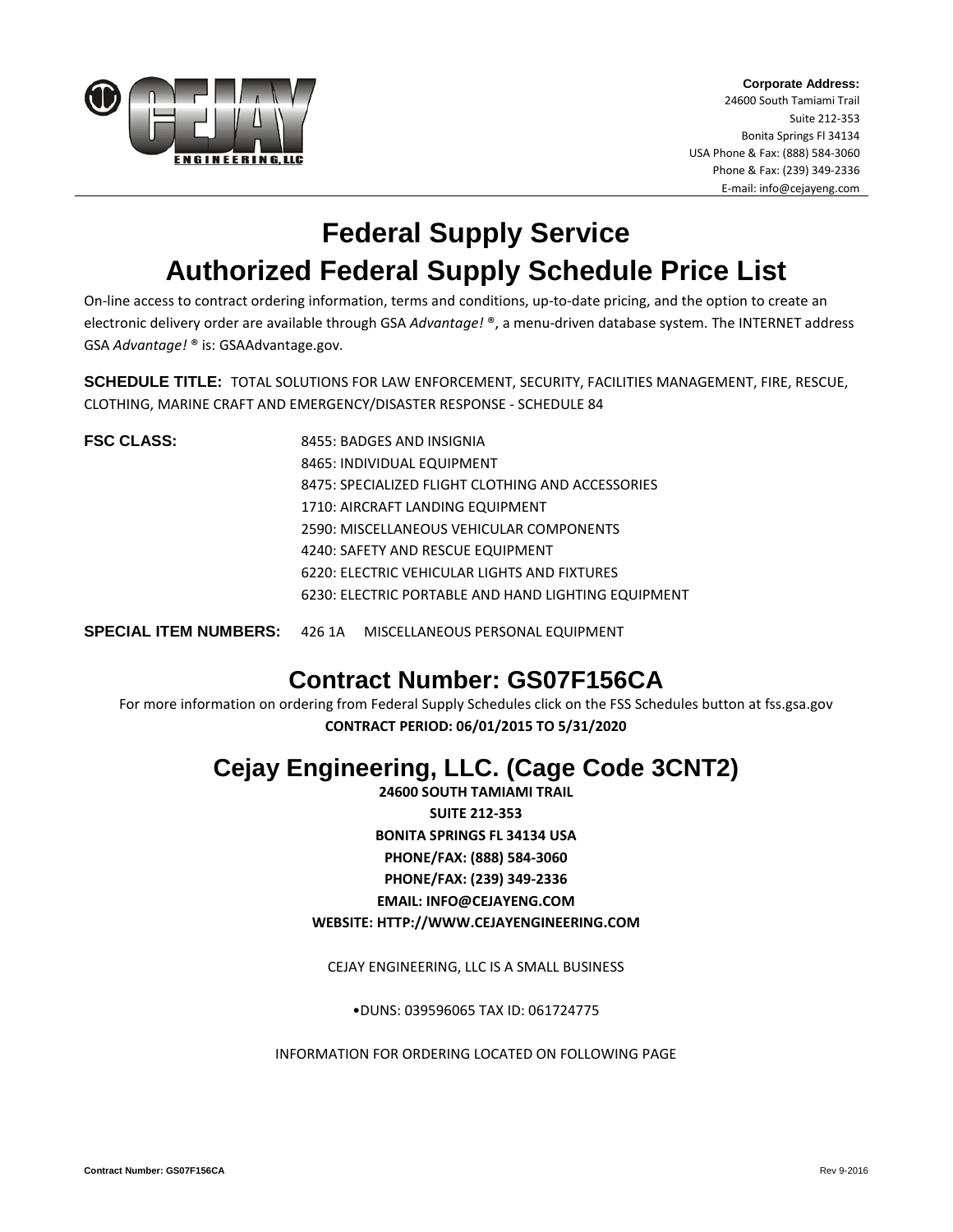

#### **Corporate Address:**

24600 South Tamiami Trail Suite 212-353 Bonita Springs Fl 34134 USA Phone & Fax: (888) 584-3060 Phone & Fax: (239) 349-2336 E-mail: info@cejayeng.com

### **Information for Ordering Activities**

### 1. **Awarded Special Item Number(s)**

Miscellaneous Personal Equipment

a. **Lowest Priced Item**

SIN Model GSA Price<br>426.1A 907111NVG \$13.78 907111NVG

#### 2. **Maximum Order Limitation**

SIN 426 1A - \$200,000

3. **Minimum Order Limitation** - None

4. **Geographic Coverage**

Domestic, 48 adjoining U.S. states plus Washington, D.C. (federal district).

#### 5. **Point(s) of Production**

USA

6. **Discounts**

Discount included in catalog price.

7. **Quantity discounts** –N/A

8. **Prompt payment terms** - Net 30 Days

#### 9. **Credit Card Purchases**

We accept orders on any government issued credit card held by any buyer or a government facility.

10. **Foreign items** –N/A

11. **Time of Delivery** - 30 DARO for stock items. Contact Cejay Engineering, LLC for inquires requiring expedited delivery

#### 12. **FOB Point**

FOB Origin for CONUS

#### 13. **Ordering Address**

Cejay Engineering, LLC. 24600 South Tamiami Trail Suite 212-353 Bonita Springs FL 34134 USA Phone/Fax: (888) 584-3060 Phone/Fax: (239) 349-2336

**Note:** All orders must be directed as shown, without deviation from the pricing, terms, and conditions of this contract. Orders not conforming to these conditions are Open Market.

#### 14. **Payment Address**

Cejay Engineering, LLC. 24600 South Tamiami Trail Suite 212-353 Bonita Springs FL 34134 USA

#### 15. **Warranty**

Cejay Engineering provides a limited warranty that its products will be free from defects in material and workmanship that occur under normal use for one year after date of purchase. This limited warranty extends only to the original purchaser of the product and is not assignable or transferable to any subsequent purchaser/end user. This warranty is good only to the original purchaser of the product, during the warranty period, and as long as the product is in the U.S., including Alaska, Hawaii. APO / FPO addresses are excluded from warranty coverage, since we cannot ship controlled export items to these addresses by U.S. law.

Cejay Engineering, at its sole option, will either repair or replace any product that does not conform to this limited warranty. Cejay Engineering may choose at its option to use functionally equivalent re-conditioned, refurbished, or new units or parts when servicing returned products. Cejay Engineering will bear the cost of shipping the product back to the consumer within the United States after the completion of service under this limited

warranty. APO / FPO addresses are excluded from warranty coverage, since we cannot ship controlled export items to these address by U.S. law. The customer shall bear the cost of shipping the product to Customer **Service** 

EXCEPT AS STATED ABOVE, ALL WARRANTIES, EXPRESS OR IMPLIED, INCLUDING, WITHOUT LIMITATION THE WARRANTIES OF MERCHANTABILITY AND FITNESS FOR A PARTICULAR PURPOSE ARE EXCLUDED.

To obtain warranty service, please complete a Product Return Request at our website located at www.cejayengineering.com. If you are having trouble completing a Product Return Request, please contact us from anywhere in the continental United States at (888) 584-3060. International callers please use (239) 349-2336. Correspondence may be mailed to:

Cejay Engineering, LLC 24600 South Tamiami Trail Suite 212-353 Bonita Springs FL 34134 USA

PLEASE DO NOT RETURN ANY PRODUCT TO THE ABOVE ADDRESS.

#### RETURN POLICY

At Cejay Engineering we strive to provide superior customer service and quality for our customers. We realize that online or catalog purchases are not always what you expect when you receive them. We will accept returns for up to 15 days from the date of original purchase date listed on your invoice. Returned products must include the original packaging, plus any accessories or extras that may have been included with the product, and be in unused condition. Any products returned with signs of wear, damage or missing accessories, while in possession of the customer, will prohibit your return. To request a return, please complete a Product Return Request at our website located at www.cejayengineering.com. If you are having trouble completing a Product Return Request, please contact us from anywhere in the continental United States at (888) 584-3060. International callers please use (239) 349-2336. Cejay Engineering, LLC, at its election, will charge a 20% restocking fee..

- 16. **Export Packing Charges** N/A
- 17. **Terms and conditions of Government purchase card acceptance (any thresholds above the micro-purchase level).** - N/A
- 18. **Rental, Maintenance, and Repair** N/A
- 19. **Installation** N/A
- 20. **Repair Parts and any other Services** N/A
- 21. **List of Service and Distribution Points**  N/A
- 22. **List of Participating Dealers (If Applicable)** N/A
- 23. **Preventive Maintenance (If Applicable)** N/A
- 24. **Special Attributes Such As Environmental Attributes** N/A a. **Section 508 Compliance for (EIT)** - - N/A
- 25. **DUNS Number** 039596065
- 26. Cejay Engineering, LLC., Cage Code 3CNT2 is registered in the SAM database through 05/25/2016.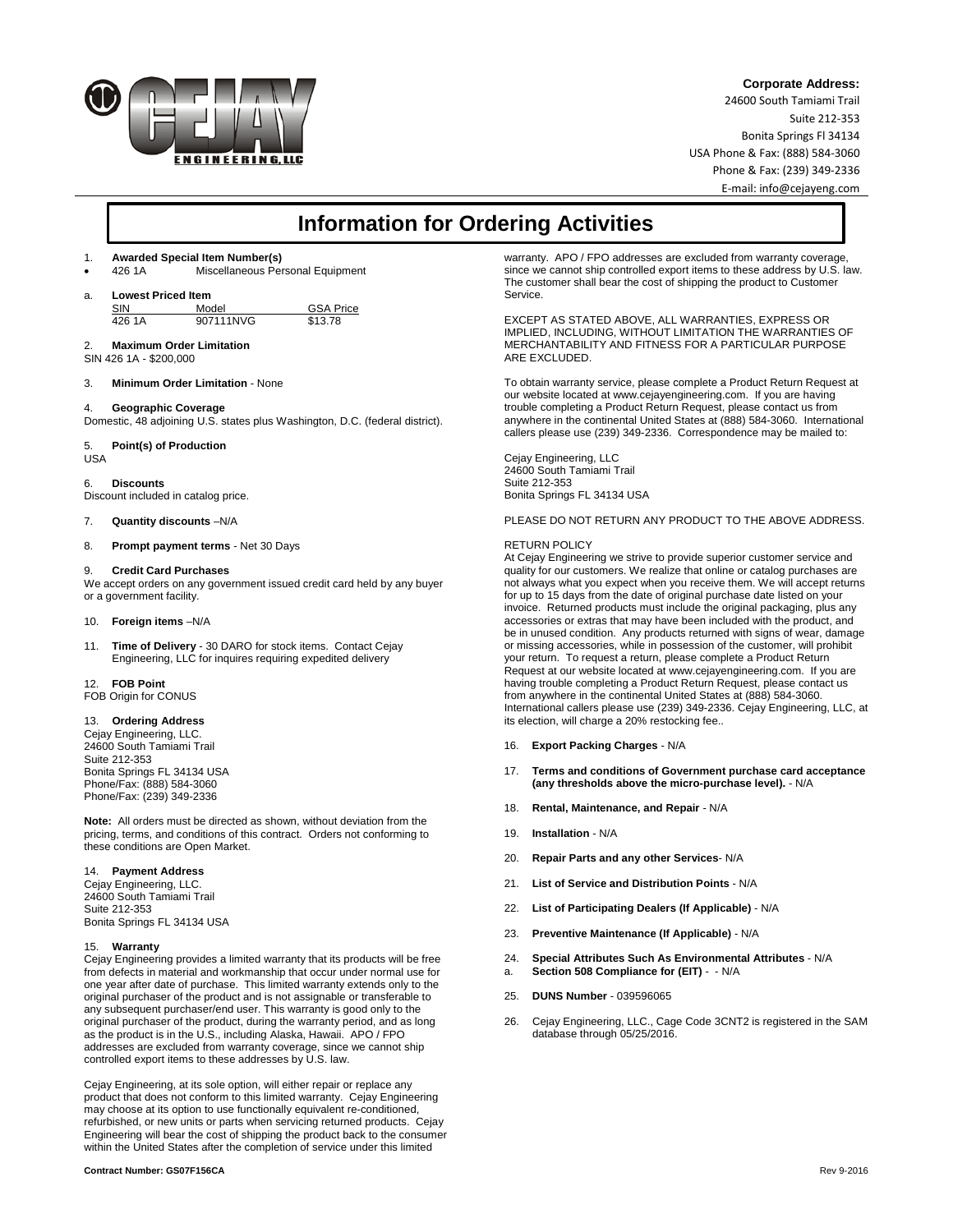

**Corporate Address:** 24600 South Tamiami Trail Suite 212-353 Bonita Springs Fl 34134 USA Phone & Fax: (888) 584-3060 Phone & Fax: (239) 349-2336 E-mail: info@cejayeng.com

| SIN    | PART NUMBER | PRODUCT NAME                                            | <b>GSA PRICE</b> | <b>ITAR</b> |
|--------|-------------|---------------------------------------------------------|------------------|-------------|
|        |             |                                                         |                  | CONTROLLED  |
| 426 1A | 902111IR    | PHOENIX™ JR. IR (NSN: 5855-01-438-4588) IR-14           | \$23.95          | YES         |
| 426 1A | 902124IR    | PHOENIX <sup>™</sup> JR. 123 IR (NSN: 5854-01-618-0390) | \$25.25          | <b>YES</b>  |
| 426 1A | 902212G     | PHOENIX <sup>™</sup> 1.5 NV GREEN TRAINING MODEL (NSN:  | \$53.17          | <b>NO</b>   |
|        |             | 5855-01-396-8732) IR-15V                                |                  |             |
| 426 1A | 902218IR    | PEGUSUS™ 2AA - IR                                       | \$76.34          | <b>YES</b>  |
| 426 1A | 902413IR    | PEGASUS™ 7 SYNCHRO IR (NSN: 5855-01-540-1898)           | \$108.71         | YES         |
|        |             | $IR-35$                                                 |                  |             |
| 426 1A | 902413IR-3  | PEGASUS™ 7 SYNCHRO IR 3 PACK (NSN: 5855-01-540-         | \$326.12         | YES         |
|        |             | 1890) IR-35P3                                           |                  |             |
| 426 1A | 902413IR-15 | PEGASUS™ 7 SYNCHRO IR 15 PACK (NSN: 5855-01-            | \$1,630.58       | <b>YES</b>  |
|        |             | 540-1878) IR-35K15                                      |                  |             |
| 426 1A | 902413NV-3  | PEGASUS™ 7 SYNCHRO NV GREEN TRAINING 3 PACK             | \$326.12         | <b>NO</b>   |
|        |             | KIT (NSN: 5855-01-540-1913) IR-35VP3                    |                  |             |
|        | 902511IR    | PHOENIX™ INTRUDER INFRARED (NSN: 5855-01-539-           | \$36.59          | <b>YES</b>  |
|        |             | 0639)                                                   |                  |             |
| 426 1A | 903400G     | HERO <sup>™</sup> JR. GREEN LED'S                       | \$126.26         | <b>NO</b>   |
| 426 1A | 903400W     | HERO™ JR. WHITE LED'S                                   | \$126.26         | <b>NO</b>   |
| 426 1A | 903410G     | HERO <sup>™</sup> SR GREEN LED'S                        | \$218.94         | <b>NO</b>   |
| 426 1A | 903410W     | HERO <sup>™</sup> SR WHITE LED'S                        | \$218.94         | <b>NO</b>   |
| 426 1A | 903404IR    | THOR™ - PATROL LIGHT - IR FLASHING                      | \$100.74         | <b>YES</b>  |
| 426 1A | 902900      | <b>NEPTUNE</b>                                          | \$102.53         | YES         |
| 426 1A | 903211IR    | TACP FLAT TOP FLASHING (NSN: 5855-01-460-9151)          | \$128.75         | <b>YES</b>  |
|        |             | <b>TACAIR</b>                                           |                  |             |
| 426 1A | 903518LVA   | CIRLS™ FLASHING AMBER DZ MARKER (LITS-AF)               | \$115.87         | <b>NO</b>   |
| 426 1A | 903518LVR   | CIRLS™ FLASHING RED DZ MARKER (LITS-RF)                 | \$115.87         | <b>NO</b>   |
| 426 1A | 903519LVA   | CIRLS™ CONSTANT ON AMBER DZ MARKER (LITS-AS)            | \$115.87         | <b>NO</b>   |
| 426 1A | 903519LVB   | CIRLS™ CONSTANT ON RED DZ MARKER (LITS-RS)              | \$115.87         | <b>NO</b>   |
| 426 1A | 903520HVB   | CIRLS™ FLASHING BLUE DZ MARKER (LITS-BF)                | \$115.87         | <b>NO</b>   |
| 426 1A | 903520HVG   | CIRLS™ FLASHING GREEN DZ MARKER (LITS-GF)               | \$115.87         | <b>NO</b>   |
| 426 1A | 903520HVG   | CIRLS™ FLASHING GREEN DZ MARKER (LITS-GF)               | \$115.87         | <b>NO</b>   |
| 426 1A | 903521HVB   | CIRLS™ CONSTANT ON BLUE DZ MARKER (LITS-BS)             | \$115.87         | NO.         |
| 426 1A | 903521HVG   | CIRLS™ CONSTANT ON GREEN DZ MARKER (LITS-GS)            | \$115.87         | <b>NO</b>   |
| 426 1A | 903521HVW   | CIRLS™ CONSTANT ON WHITE DZ MARKER                      | \$115.87         | NO.         |
| 426 1A | 903522IR    | CIRLS™ FLASHING INFRARED DZ MARKER                      | \$115.87         | <b>YES</b>  |
| 426 1A | 903523IR    | CIRLS™ CONSTANT ON INFRARED DZ MARKER                   | \$115.87         | <b>YES</b>  |
| 426 1A | 905117      | CIRLS CR123A / AA BATTERY BOX                           | \$71.45          | NO          |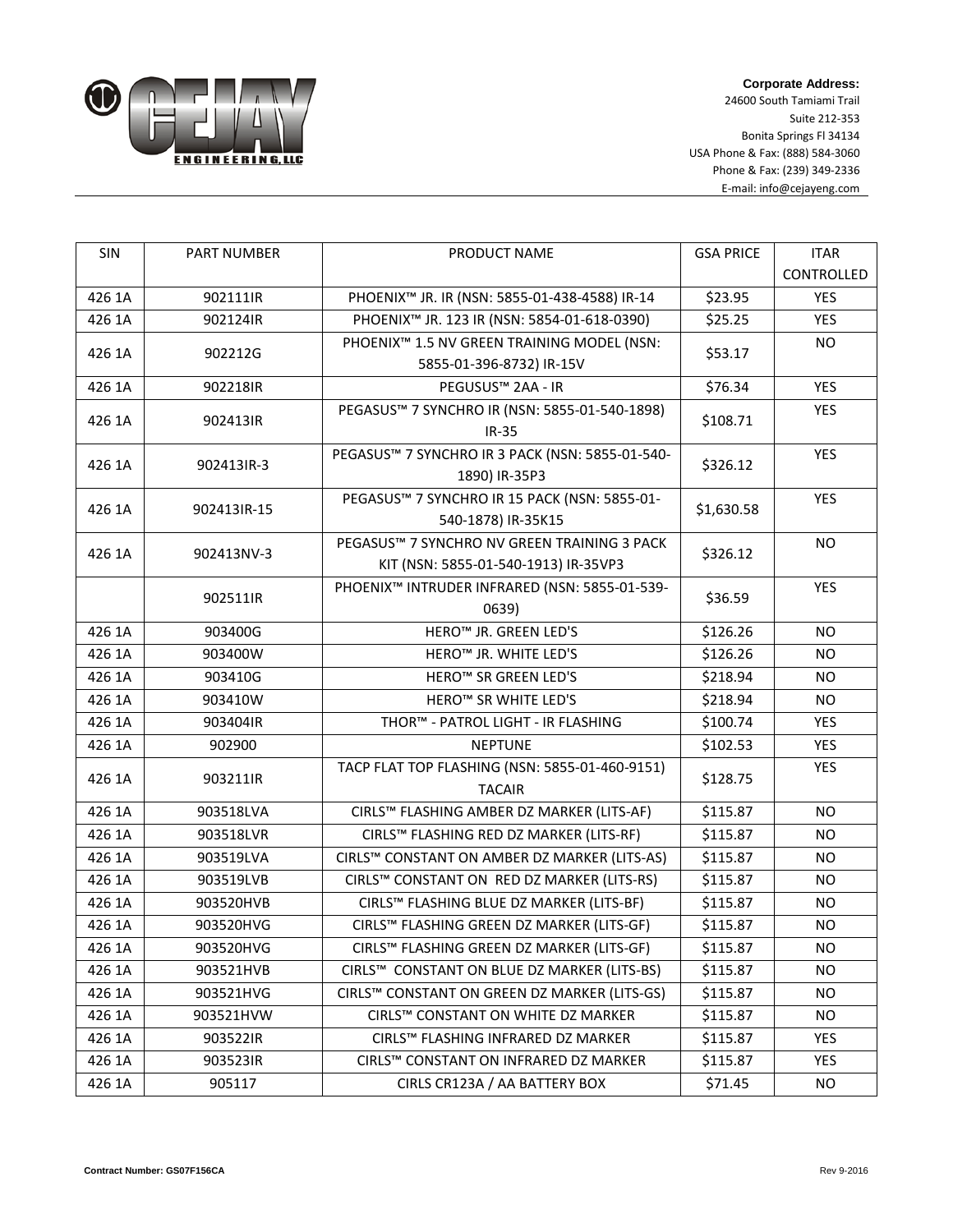

**Corporate Address:** 24600 South Tamiami Trail

Suite 212-353 Bonita Springs Fl 34134 USA Phone & Fax: (888) 584-3060 Phone & Fax: (239) 349-2336 E-mail: info@cejayeng.com

| SIN    | <b>PART NUMBER</b> | PRODUCT NAME                                   | <b>GSA PRICE</b> | <b>ITAR</b> |
|--------|--------------------|------------------------------------------------|------------------|-------------|
|        |                    |                                                |                  | CONTROLLED  |
| 426 1A | 903610A            | CIRLS 10 KIT A CONTAINING EIGHT WHITE AND TWO  | \$2,366.85       | <b>NO</b>   |
|        |                    | RED CONSTANT ON LIGHTS                         |                  |             |
| 426 1A | 903610B            | CIRLS 10 KIT B CONTAINING EIGHT WHITE, ONE     | \$2,366.85       | <b>NO</b>   |
|        |                    | GREEN AND ONE RED CONSTANT ON LIGHTS           |                  |             |
| 426 1A | 903610C            | CIRLS 10 KIT C CONTAINING TEN WHITE CONSTANT   | \$2,366.85       | <b>NO</b>   |
|        |                    | <b>ON LIGHTS</b>                               |                  |             |
| 426 1A | 903610D            | CIRLS 10 KIT D CONTAINING EIGHT WHITE CONSTANT | \$2,366.85       | <b>NO</b>   |
|        |                    | ON AND TWO FLASHING AMBER LIGHTS               |                  |             |
| 426 1A | 903610E            | CIRLS 10 KIT E CONTAINING TEN INFRARED         | \$2,366.85       | <b>YES</b>  |
|        |                    | <b>CONSTANT ON LIGHTS</b>                      |                  |             |
| 426 1A | 904216G            | MK3 LIPLIGHT, BRIGHT GREEN                     | \$55.61          | <b>NO</b>   |
| 426 1A | 904216GW           | MK3 LIPLIGHT, BRIGHT GREEN AND WHITE           | \$55.61          | <b>NO</b>   |
| 426 1A | 904216NVG          | MK3 LIPLIGHT, NIGHT VISION GREEN (NSN:6230-01- | \$55.61          | <b>NO</b>   |
|        |                    | 411-0813)                                      |                  |             |
| 426 1A | 904216NVW          | MK3 LIPLIGHT, NIGHT VISION GREEN AND WHITE     | \$55.61          | <b>NO</b>   |
|        |                    |                                                |                  |             |
| 426 1A | 904222G            | MK3 INTEGRATED BRACKET LIPLIGHT, BRIGHT GREEN  | \$55.61          | <b>NO</b>   |
|        | 904222GW           | MK 3 INTEGRATED BRACKET LIPLIGHT, BRIGHT GREEN | \$55.61          | <b>NO</b>   |
| 426 1A |                    | <b>AND WHITE</b>                               |                  |             |
|        |                    | MK 3 INTEGRATED BRACKET LIPLIGHT, NIGHT VISION |                  | <b>NO</b>   |
| 426 1A | 904222NV           | <b>GREEN</b>                                   | \$55.61          |             |
|        | 904222NVW          | MK 3 INTEGRATED BRACKET LIPLIGHT, NIGHT VISION | \$55.61          | <b>NO</b>   |
| 426 1A |                    | <b>GREEN AND WHITE</b>                         |                  |             |
| 426 1A | 904220G            | MK 4 LIPLIGHT, BRIGHT GREEN                    | \$69.41          | <b>NO</b>   |
|        |                    |                                                |                  |             |
| 426 1A | 904220GW           | MK 4 LIPLIGHT, BRIGHT GREEN AND WHITE          | \$69.41          | <b>NO</b>   |
| 426 1A | 904220NVG          | MK 4 LIPLIGHT, NIGHT VISION GREEN              | \$69.41          | <b>NO</b>   |
| 426 1A | 904220NVW          | MK 4 LIPLIGHT, NIGHT VISION GREEN AND WHITE    | \$69.41          | <b>NO</b>   |
| 426 1A | 904223G            | MK4 INTEGRATED BRACKET LIPLIGHT, BRIGHT GREEN  | \$69.41          | <b>NO</b>   |
| 426 1A | 904223GW           | MK 4 INTEGRATED BRACKET LIPLIGHT, BRIGHT GREEN | \$69.41          | NO          |
|        |                    | AND WHITE                                      |                  |             |
| 426 1A | 904223NVG          | MK 4 INTEGRATED BRACKET LIPLIGHT, NIGHT VISION | \$69.41          | <b>NO</b>   |
|        |                    | GREEN                                          |                  |             |
| 426 1A | 904223NVW          | MK 4 INTEGRATED BRACKET LIPLIGHT, NIGHT VISION | \$69.41          | <b>NO</b>   |
|        |                    | <b>GREEN AND WHITE</b>                         |                  |             |
| 426 1A | 907111NVG          | MK1 FINGER LIGHT, NIGHT VISION GREEN (NSN:     | \$13.78          | NO.         |
|        |                    | 6230-01-411-0814)                              |                  |             |
| 426 1A | 907118G            | MK10 FINGER LIGHT, BRIGHT GREEN                | \$14.61          | NO.         |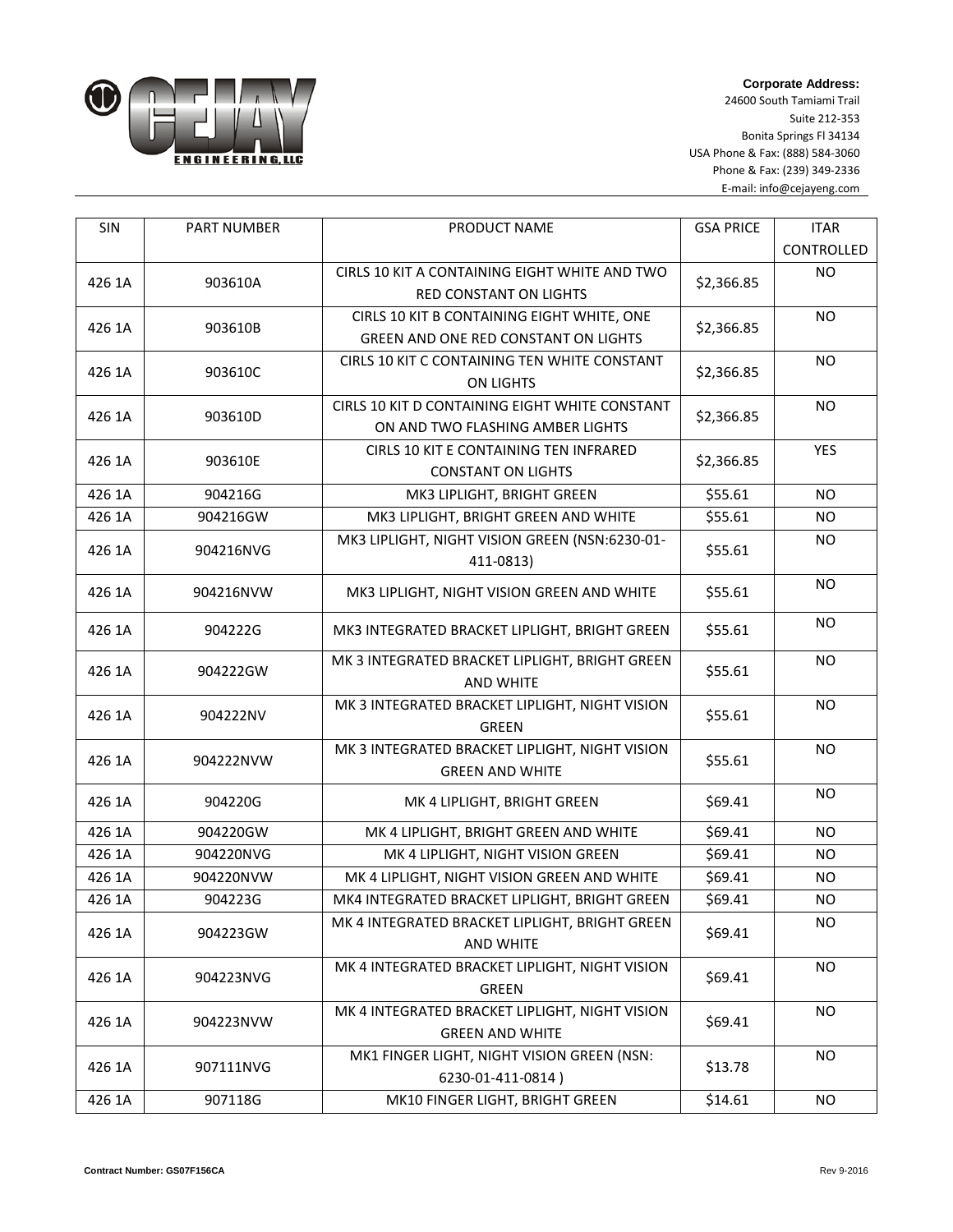

**Corporate Address:** 24600 South Tamiami Trail Suite 212-353 Bonita Springs Fl 34134 USA Phone & Fax: (888) 584-3060 Phone & Fax: (239) 349-2336 E-mail: info@cejayeng.com

| SIN    | <b>PART NUMBER</b> | PRODUCT NAME                                  | <b>GSA PRICE</b> | <b>ITAR</b>    |
|--------|--------------------|-----------------------------------------------|------------------|----------------|
|        |                    |                                               |                  | CONTROLLED     |
| 426 1A | 907118G            | MK10 FINGER LIGHT, NIGHT VISION GREEN         | \$14.61          | <b>NO</b>      |
| 426 1A | 907118IR           | MK10 FINGER LIGHT, INFRARED                   | \$14.61          | <b>YES</b>     |
| 426 1A | 907118R            | MK10 FINGER LIGHT, RED                        | \$14.55          | N <sub>O</sub> |
| 426 1A | 907517G            | <b>FLEXLIGHT-STICK™ GREEN</b>                 | \$15.38          | <b>NO</b>      |
| 426 1A | 907517IR           | <b>FLEXLIGHT-STICK™ IR</b>                    | \$15.38          | <b>YES</b>     |
| 426 1A | 907517R            | <b>FLEXLIGHT-STICK™ RED</b>                   | \$15.38          | NO.            |
| 426 1A | 907517A            | FLEXLIGHT-STICK™ 4.6 YELLOW (AMBER)           | \$13.29          | <b>NO</b>      |
| 426 1A | 907517B            | FLEXLIGHT-STICK™ 4.6 BLUE                     | \$13.29          | NO.            |
| 426 1A | 907517W            | FLEXLIGHT-STICK™ 4.6 WHITE                    | \$13.29          | <b>NO</b>      |
| 426 1A | 907518A            | FLEXLIGHT-STICK™ 3.3" AMBER                   | \$13.29          | <b>NO</b>      |
| 426 1A | 907518B            | FLEXLIGHT-STICK™ 3.3" BLUE                    | \$13.29          | <b>NO</b>      |
| 426 1A | 907518G            | FLEXLIGHT-STICK™ 3.3" GREEN                   | \$13.29          | <b>NO</b>      |
| 426 1A | 907518IR           | FLEXLIGHT-STICK™ 3.3" IR                      | \$13.29          | YES            |
| 426 1A | 907518R            | FLEXLIGHT-STICK™ 3.3" RED                     | \$13.29          | <b>NO</b>      |
| 426 1A | 907518W            | FLEXLIGHT-STICK™ 3.3" WHITE                   | \$13.29          | <b>NO</b>      |
| 426 1A | 907519A            | FLASHING FLEXLIGHT STICK 4.6" AMBER           | \$18.04          | NO.            |
| 426 1A | 907519B            | FLASHING FLEXLIGHT STICK 4.6" BLUE            | \$18.04          | <b>NO</b>      |
| 426 1A | 907519G            | FLASHING FLEXLIGHT STICK 4.6" GREEN           | \$18.04          | NO.            |
| 426 1A | 907519IR           | FLASHING FLEXLIGHT STICK 4.6" IR              | \$18.04          | <b>YES</b>     |
| 426 1A | 907519R            | FLASHING FLEXLIGHT STICK 4.6" RED             | \$18.04          | <b>NO</b>      |
| 426 1A | 907519W            | FLASHING FLEXLIGHT STICK 4.6" WHITE           | \$18.04          | NO.            |
| 426 1A | 907521A            | FLEXLIGHT STICK MULTI-MODE 4.6" AMBER         | \$20.29          | N <sub>O</sub> |
| 426 1A | 907521B            | FLEXLIGHT STICK MULTI-MODE 4.6" BLUE          | \$20.29          | NO.            |
| 426 1A | 907521G            | FLEXLIGHT STICK MULTI-MODE 4.6" GREEN         | \$20.29          | <b>NO</b>      |
| 426 1A | 907521IR           | FLEXLIGHT STICK MULTI-MODE 4.6" IR            | \$20.29          | YES            |
| 426 1A | 907521R            | FLEXLIGHT STICK MULTI-MODE 4.6" RED           | \$20.29          | <b>NO</b>      |
| 426 1A | 907521W            | FLEXLIGHT STICK MULTI-MODE 4.6" WHITE         | \$20.29          | NO.            |
| 426 1A | 907522A            | FLEXLIGHT STICK MULTI-MODE 3.3" AMBER         | \$20.29          | <b>NO</b>      |
| 426 1A | 907522B            | FLEXLIGHT STICK MULTI-MODE 3.3" BLUE          | \$20.29          | <b>NO</b>      |
| 426 1A | 907522G            | FLEXLIGHT STICK MULTI-MODE 3.3" GREEN         | \$20.29          | NO.            |
| 426 1A | 907522IR           | FLEXLIGHT STICK MULTI-MODE 3.3" IR            | \$20.29          | YES            |
| 426 1A | 907522R            | FLEXLIGHT STICK MULTI-MODE 3.3" RED           | \$20.29          | NO.            |
| 426 1A | 907522W            | FLEXLIGHT STICK MULTI-MODE 3.3" WHITE         | \$20.29          | <b>NO</b>      |
| 426 1A | 910115             | CIDT PANEL 50, BROWN, TIP-16 (REPLACES NSN:   | \$145.72         | YES            |
|        |                    | 2590-01-502-0020, 2590-01-502-0006)           |                  |                |
|        |                    | CIDT PANEL 60, BROWN AND ORANGE, TIP-17,      |                  | YES            |
| 426 1A | 910116             | (REPLACES NSN: NSN:2590-01-502-0025, 2590-01- | \$108.75         |                |
|        |                    | 502-0016)                                     |                  |                |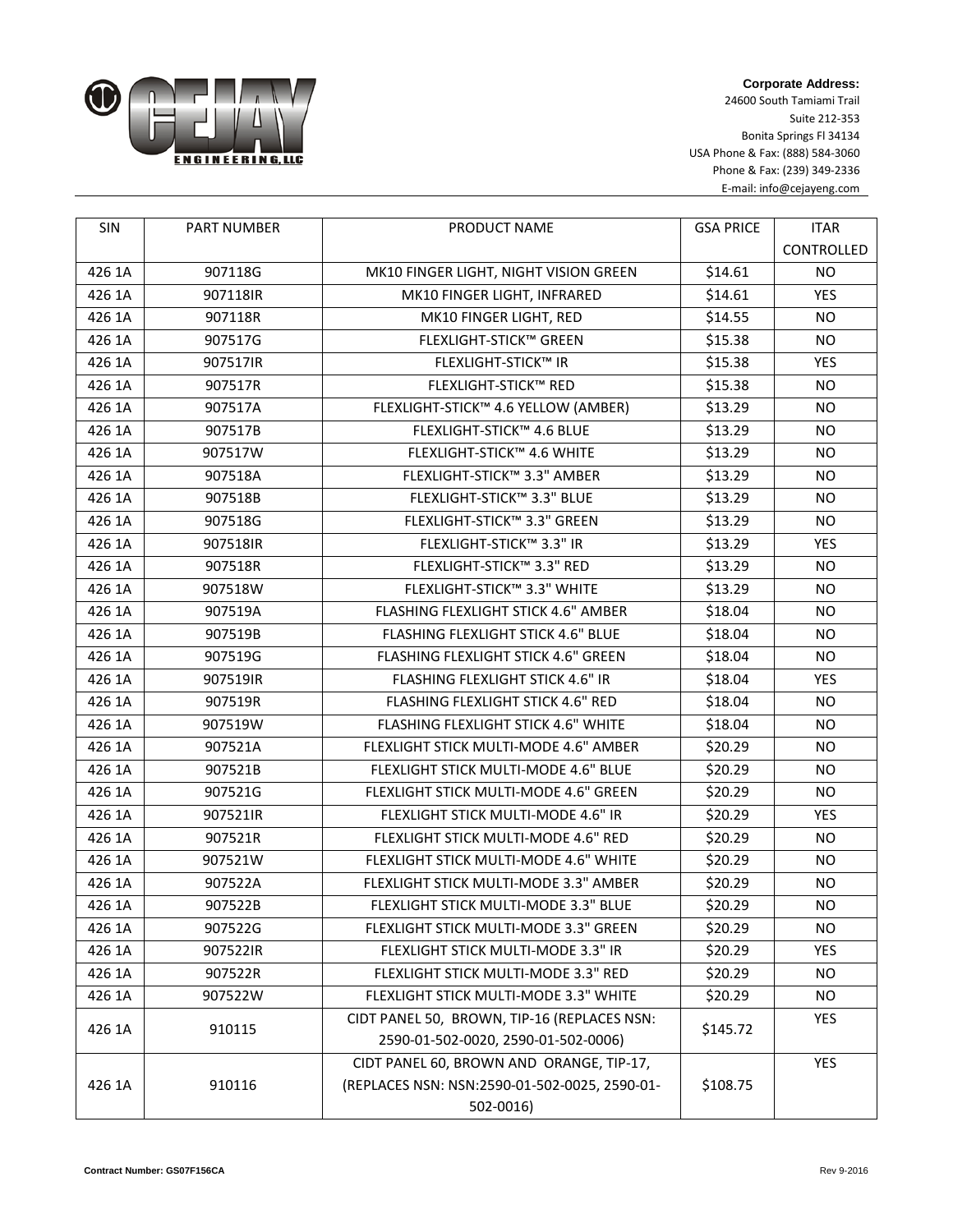

**Corporate Address:**

24600 South Tamiami Trail Suite 212-353 Bonita Springs Fl 34134 USA Phone & Fax: (888) 584-3060 Phone & Fax: (239) 349-2336 E-mail: info@cejayeng.com

| <b>SIN</b> | <b>PART NUMBER</b>    | PRODUCT NAME                                      | <b>GSA PRICE</b> | <b>ITAR</b> |
|------------|-----------------------|---------------------------------------------------|------------------|-------------|
|            |                       |                                                   |                  | CONTROLLED  |
|            |                       | CIDT PANEL 35, BROWN AND ORANGE, TIP-9, (NSN:     |                  | YES         |
| 426 1A     | 910213                | 2590-01-531-6337, REPLACES NSN: 2590-01-447-      | \$135.62         |             |
|            |                       | 8997, 2590-01-448-4531)                           |                  |             |
| 426 1A     | 910218                | CIDT PANEL 85 BROWN AND ORANGE VEHICLE            | \$104.71         | YES         |
|            |                       | PANEL AND ATTACHMENT STRAP KIT                    |                  |             |
| 426 1A     | AF2000                | INFRARED US FLAG, OLIVE, LEFT, 12 PACK NSN: 8455- | \$49.48          | <b>YES</b>  |
|            |                       | 01-475-8887                                       |                  |             |
| 426 1A     | AF 2000T              | INFRARED US FLAG, TAN, RIGHT, 12 PACK NSN: 8455-  | \$51.21          | YES         |
|            |                       | 01-524-4926                                       |                  |             |
| 426 1A     | AF 2001               | US RWB FLAG, RIGHT, VELCRO, 12 PACK               | \$52.09          | <b>NO</b>   |
| 426 1A     | AF 2002               | US RWB FLAG, LEFT, VELCRO, 12 PACK                | \$52.39          | <b>NO</b>   |
| 426 1A     | AF 2010               | INFRARED US FLAG, OLIVE, RIGHT, 12 PACK           | \$51.21          | YES         |
| 426 1A     | AF2010T               | INFRARED US FLAG, TAN, LEFT, 12 PACK              | \$49.48          | <b>YES</b>  |
| 426 1A     | <b>IFF 980 H</b>      | WARRIOR GLOTAPE-IR REFLECTIVE HELMET SCHIMS       | \$93.87          | YES         |
|            |                       | $(144$ PACK)                                      |                  |             |
|            |                       | 1"X1" SQUARE INFRARED (IR) REFLECTIVE MARKERS,    |                  | <b>YES</b>  |
| 426 1A     | <b>IFF 980 K</b>      | HOOK VELCRO, (50 PACKS OF 3 EACH) NSN:9390-01-    | \$90.73          |             |
|            |                       | 511-4043                                          |                  |             |
| 426 1A     | IFF - EOD-T           | EOD INFRARED (IR) REFLECTIVE MARKER 2"X3.5",      | \$51.20          | <b>YES</b>  |
|            |                       | HOOK VELCO (12 PACK)                              |                  |             |
| 426 1A     | IFF_67_BIT_A_NEG      | "A-" BLOOD TYPE PATCH 1X2" 20 PACK                | \$25.43          | <b>YES</b>  |
| 426 1A     | IFF_67_BIT_A_POS      | "A+" BLOOD TYPE PATCH 1X2" 20 PACK                | \$25.43          | YES         |
| 426 1A     | IFF_67_BIT_AB_NEG     | "AB-" BLOOD TYPE PATCH 1X2" 20 PACK               | \$25.43          | <b>YES</b>  |
| 426 1A     | IFF_67_BIT_AB_POS     | "AB+" BLOOD TYPE PATCH 1X2" 20 PACK               | \$25.43          | YES         |
| 426 1A     | IFF_67_BIT_B_NEG      | "B-" BLOOD TYPE PATCH 1X2" 20 PACK                | \$25.43          | YES         |
| 426 1A     | IFF 67 BIT B POS      | "B+" BLOOD TYPE PATCH 1X2" 20 PACK                | \$25.43          | <b>YES</b>  |
| 426 1A     | IFF_67_BIT_O_NEG      | "O-" BLOOD TYPE PATCH 1X2" 20 PACK                | \$25.43          | <b>YES</b>  |
| 426 1A     | IFF_67_BIT_O_POS      | "O+" BLOOD TYPE PATCH 1X2" 20 PACK                | \$25.43          | <b>YES</b>  |
| 426 1A     | IFF_67_BIT_2X2_A_NEG  | "A-" BLOOD TYPE PATCH 2X2" 20 PACK                | \$48.87          | YES         |
| 426 1A     | IFF_67_BIT_2X2_A_POS  | "A+" BLOOD TYPE PATCH 2X2" 20 PACK                | \$48.87          | <b>YES</b>  |
| 426 1A     | IFF_67_BIT_2X2_AB_NEG | "AB-" BLOOD TYPE PATCH 2X2" 20 PACK               | \$48.87          | YES         |
| 426 1A     | IFF_67_BIT_2X2_AB_POS | "AB+" BLOOD TYPE PATCH 2X2" 20 PACK               | \$48.87          | YES         |
| 426 1A     | IFF_67_BIT_2X2_B_NEG  | "B-" BLOOD TYPE PATCH 2X2" 20 PACK                | \$48.87          | YES         |
| 426 1A     | IFF 67 BIT 2X2 B POS  | "B+" BLOOD TYPE PATCH 2X2" 20 PACK                | \$48.87          | <b>YES</b>  |
| 426 1A     | IFF_67_BIT_2X2_O_NEG  | "O-" BLOOD TYPE PATCH 2X2" 20 PACK                | \$48.87          | YES         |
| 426 1A     | IFF_67_BIT_2X2_O_POS  | "O+" BLOOD TYPE PATCH 2X2" 20 PACK                | \$48.87          | YES         |
|            | <b>IFF 980 P</b>      | 1"X1" SQUARE INFRARED (IR) REFLECTIVE MARKERS,    | \$84.34          | YES         |
| 426 1A     |                       | HOOK VELCRO, (144 PACK) NSN:9390-01-521-3574      |                  |             |